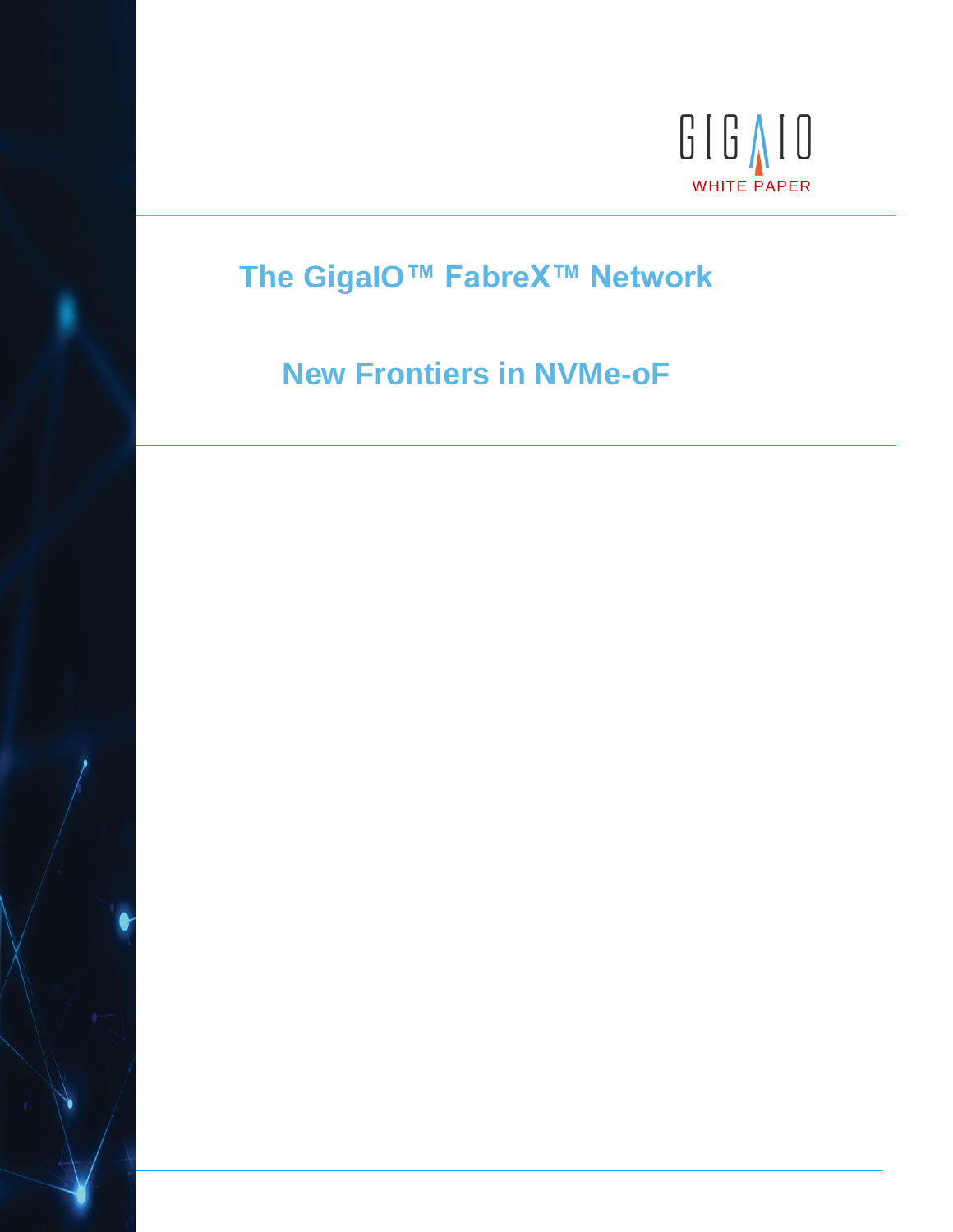

### *CONTENT***S**

#### *TABLE OF FIGURES*

| <b>Figure 1 -- NVME-oF topology.</b>                    |  |
|---------------------------------------------------------|--|
| <b>Figure 2 -- NVMe-oF with Current Fabrics</b>         |  |
| <b>Figure 3 -- NVMe-oF GigalO FabreX Implementation</b> |  |

## **This document is for informational purposes only and may contain typographical errors and technical inaccuracies. The content is provided as is, without express or implied warranties of any kind.**

© GigaIO Networks, Inc. All rights reserved. GigaIO and its affiliates cannot be responsible for errors or omissions in typography or photography. GigaIO, the GigaIO logo, and FabreX are trademarks of GigaIO Networks, Inc. Other trademarks and trade names may be used in this document to refer to either the entities claiming the marks and names or their products. GigaIO disclaims proprietary interest in the marks and names of others. March 2019| Rev 1.0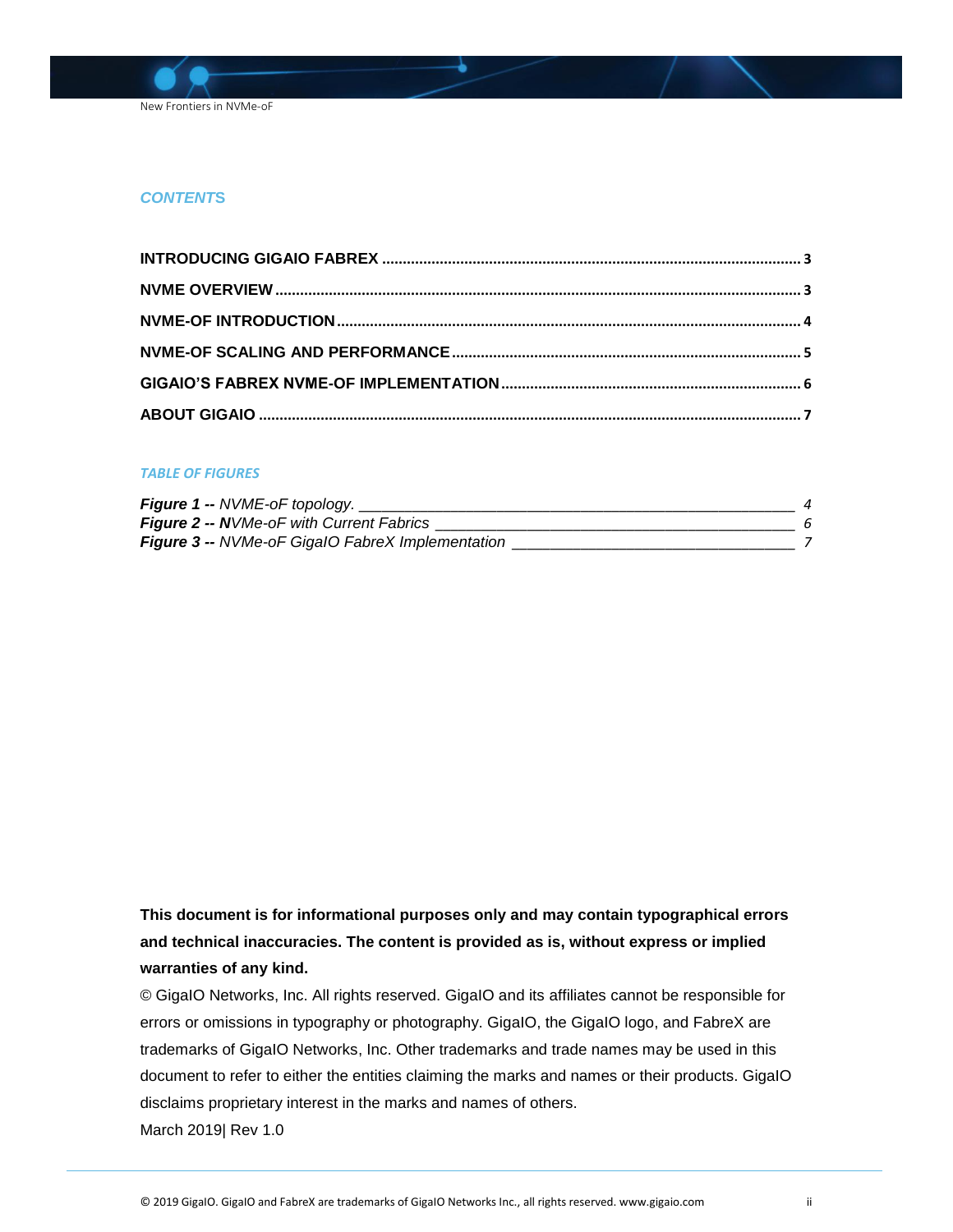## <span id="page-2-0"></span>**Introducing GigaIO FabreX**

GigaIO FabreX is a fundamentally new network architecture that integrates computing, storage and communication I/O into a single-system cluster fabric, using industry standard PCI Express technology. GigaIO FabreX enables server-to-server communication across PCIe and makes true cluster scale networking possible. The result is direct memory access by an individual server to system memories of all other servers in the cluster, creating the industry's first in-memory network. The GigaIO FabreX architecture enables a hyper-performance network with a unified, softwaredefined, composable infrastructure.

GigaIO FabreX provides multiple benefits for composable hardware infrastructure, whether in the cloud or in private data centers, including (1) native PCIe communication between hundreds of heterogeneous computing, storage and accelerator. Additionally, FabreX delivers the industry's lowest latency and highest effective bandwidth together with increased flexibility and increased utilization, thus reducing Capex and Opex. GigaIO FabreX minimizes latency by (1) eliminating the entire translation layer required by other networks and (2) enabling direct memory access and sharing of all connected processors and memory with point-to-point connections between any two devices, thus improving overall system performance, throughput and reduced time to solution. In addition. FabreX will dramatically improve utilization and reduce total cost of ownership.

### <span id="page-2-1"></span>**NVMe Overview**

 $\overline{a}$ 

NVMe (nonvolatile memory express) is a scalable host controller interface designed to address the requirements of client and enterprise systems that utilize PCIe (peripheral component interconnect express) based solid state storage. <sup>1</sup> Escalating demand for storage solutions mandates that storage transports must provide enhanced overall performance. These escalating demands mirror increases in big data volume and big data velocity, and the quantity and complexity of devices participating in the Internet of

<sup>1</sup>NVM Express Organization: NVM Express Overview — http://nvmexpress.org/wpcontent/uploads/NVMe\_Overview.pdf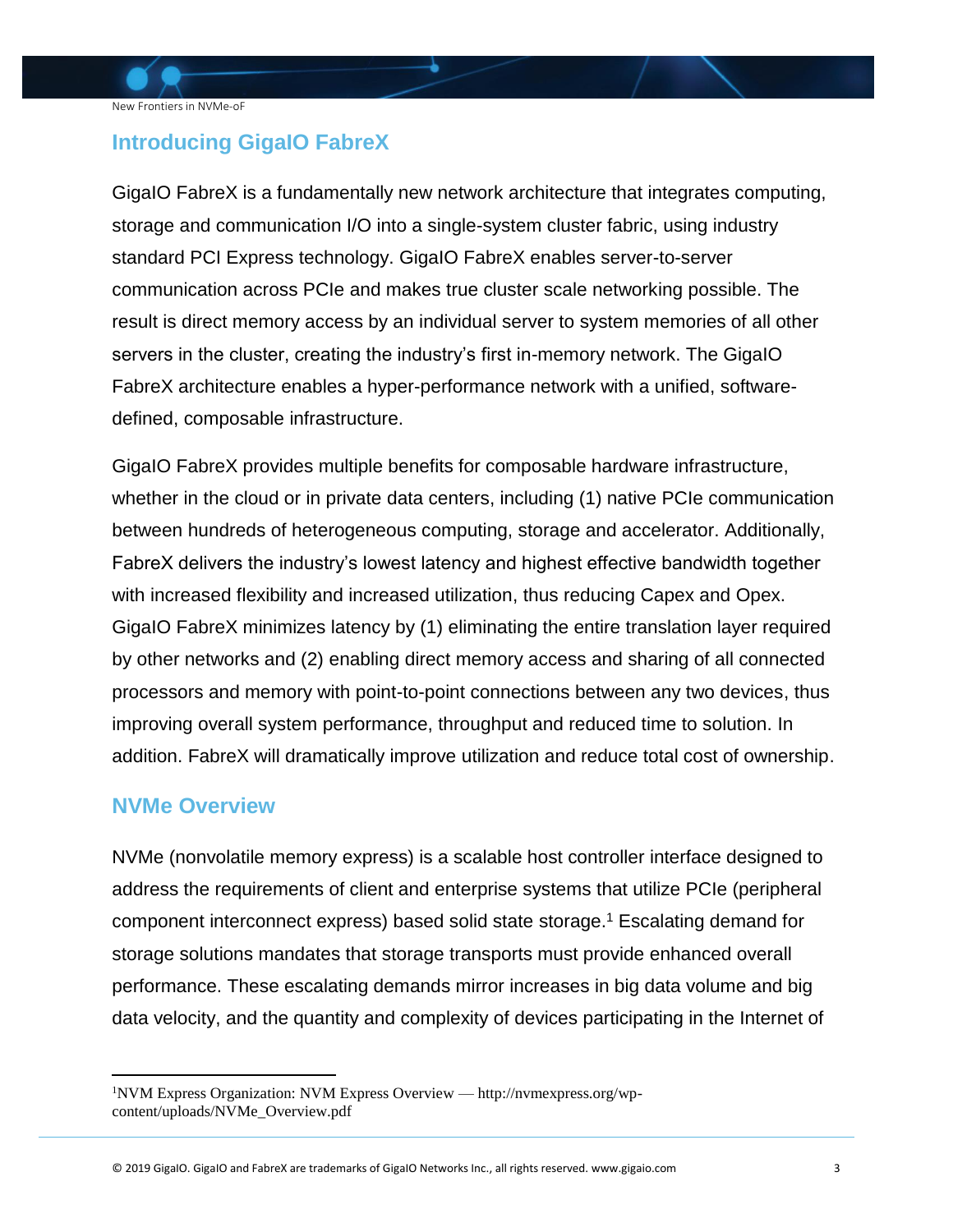New Frontiers in NVMe-oF

Things. The NVMe specification was developed to allow solid state drives (SSDs) to perform to their maximum potential, by eliminating dependencies on legacy storage controllers. The NVMe interface specification enables fast access for direct-attached SSDs. Instead of using an interface such as SATA (serial advanced technology attachment), NVMe devices communicate with the system CPU using high-speed PCIe connections. NVMe provides support for up to 64K input/output (I/O) queues, with each I/O queue supporting up to 64K commands. As well, the NVMe interface provides support for multiple namespaces and includes robust error reporting and management capabilities. NVMe is a much more efficient protocol than SAS (serial attached small computer system interface) or SATA. Overall, the NVMe command set is scalable for future applications and avoids burdening the device with legacy support requirements.

## <span id="page-3-0"></span>**NVMe-oF Introduction**

NVMe-oF (NVMe over fabrics) is a network protocol utilized for communication over a network between multiple hosts and various storage subsystems (Figure 1). NVMe-oF uses NVMe as the storage protocol with the goal of extending NVMe onto fabrics such as TCP, Fibre Channel and RDMA (remote direct memory access) technologies including RoCE, iWARP and Infiniband®. Consequently, the benefits of NVMe storage such as low latency are available regardless of the fabric type, making possible largescale sharing of storage devices.



*Figure 1* **--** NVME-oF topology.

<span id="page-3-1"></span>NVMe-oF defines protocol handling over these different fabrics. Fabrics are network protocols with support for reliable connectivity, such as RDMA, Fibre Channel, TCP,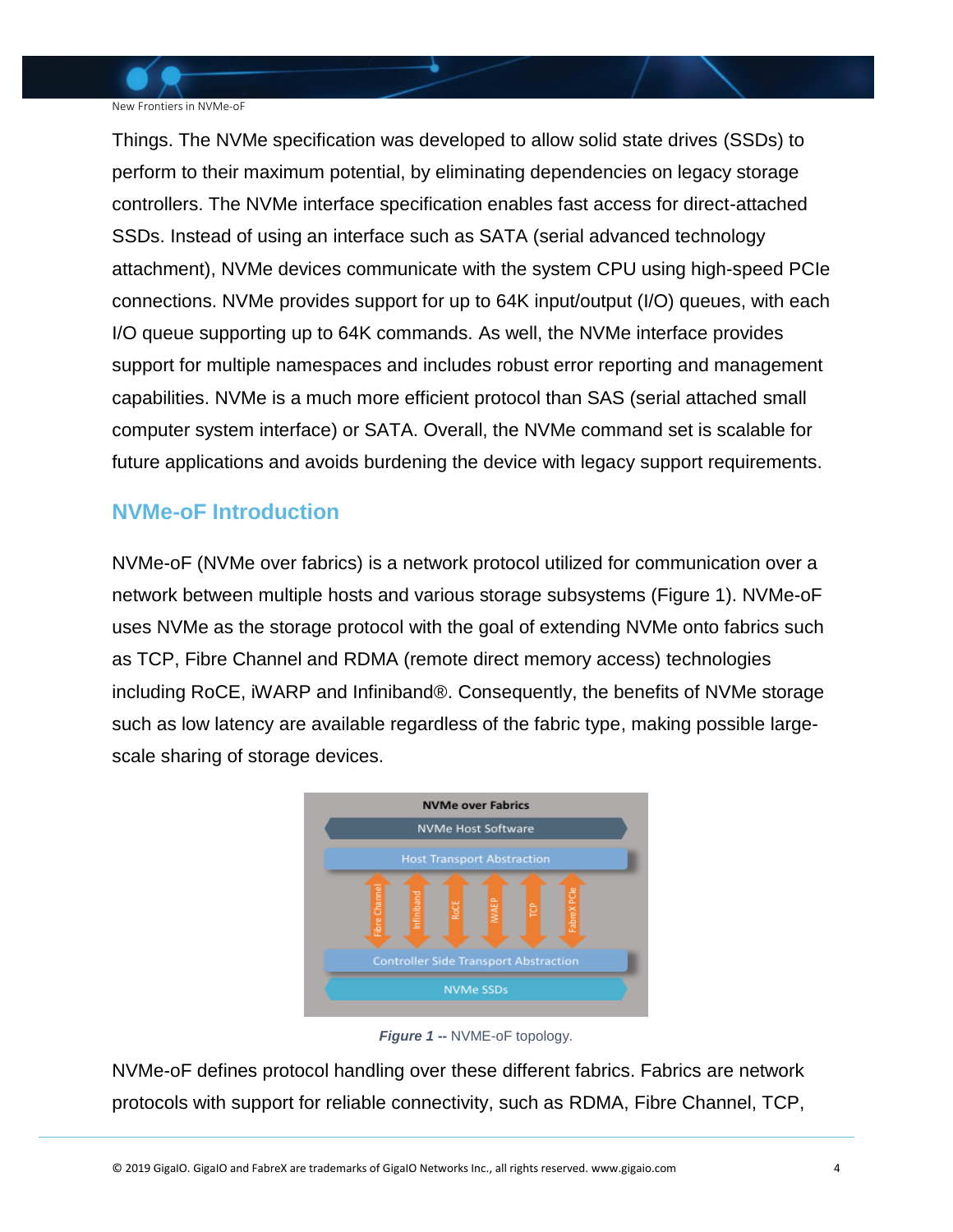$\overline{a}$ 

and now GigaIO's FabreX. NVMe-oF eliminates almost all processing that occurs with NVMe command handling within existing data center networks. NVMe-oF communications can occur at speeds that approach the speed of directly attached NVMe communications. Consequently, the NVMe-oF protocol is much faster than the iSCSI (internet small computer system interface) protocol.

## <span id="page-4-0"></span>**NVMe-oF Scaling and Performance**

NVMe-oF enables scaling out to numerous NVMe devices and extending the distance within a data center over which NVMe devices and subsystems may be accessed.<sup>2</sup> Importantly, the goal of NVMe-oF is to provide NAS (Network Attached Storage) connectivity to NVMe devices at performance levels comparable to DAS ( Direct Attached Storage). The NVMe standard improves access times by several orders of magnitude compared to implementations using SCSI and SATA devices.

NVMe-oF is designed to take advantage of NVMe efficiency and extend it over fabrics. Overall, CPU overhead of the I/O stack is reduced, and implementation of NVMe is relatively straightforward in a variety of fabric environments. Additionally, the inherent parallelism of NVMe I/O queues makes NVMe capable of implementation in very large fabrics. Regarding transport mapping, commands and responses in a local NVMe implementation are mapped to shared memory in a host over the PCIe interface. The NVMe-oF standard allows transport binding for supported networks to utilize both shared memory and message-based communication between host and target systems. GigaIO FabreX is a PCIe-based network and therefore utilizes only shared memory communications, resulting in the lowest latency and highest throughput compared to the other NVMe-oF offerings.

NVMe-oF maintains NVMe architecture and software consistency across fabric designs, providing the benefits of NVMe regardless of fabric type or the type of nonvolatile

© 2019 GigaIO. GigaIO and FabreX are trademarks of GigaIO Networks Inc., all rights reserved. www.gigaio.com 5

<sup>&</sup>lt;sup>2</sup>NVM Express Organization: NVM Express Over Fabrics Overview — [http://nvmexpress.org/wp](http://nvmexpress.org/wp-content/uploads/NVMe_Over_Fabrics.pdf)[content/uploads/NVMe\\_Over\\_Fabrics.pdf](http://nvmexpress.org/wp-content/uploads/NVMe_Over_Fabrics.pdf)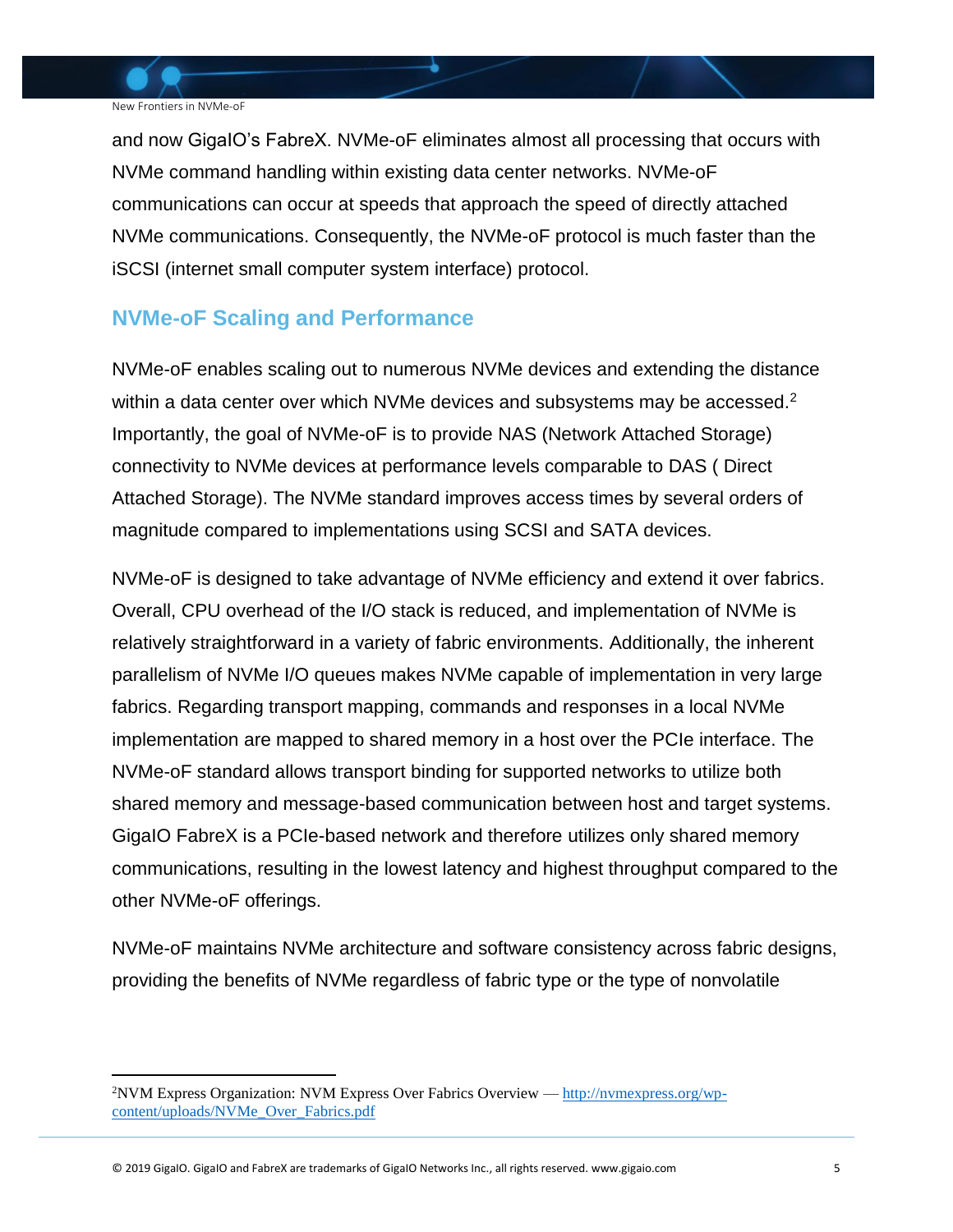

memory utilized by the storage target. It is anticipated that there will be full integration of NVME-oF into the NVMe specification in 2020.

## <span id="page-5-0"></span>**GigaIO's FabreX NVMe-oF Implementation**

The NVMe standard allows a high level of parallelism of commands being handled over multiple I/O queues. The GigaIO FabreX implementation of NVMe-oF extends this parallelism over the network, enabling direct data exchange between nodes and remote system memory with zero copy, and the lowest latency and highest throughput. Thus, NVMe over FabreX extends the low-latency, efficient NVMe block storage protocol over fabrics to provide large-scale sharing of storage over distances — FabreX NVMe-oF delivers NAS access at DAS speeds.

Transport binding specifications describe how data are exchanged between the host and target subsystem and establish protocols for connectivity and negotiation (Figure 2).



*Figure 2 -- NVMe-oF with Current Fabrics*

<span id="page-5-1"></span>GigaIO has developed NVMe-oF for the FabreX network, defining and implementing the NVMe-oF transport binding for GigaIO FabreX. The GigaIO FabreX implementation fully supports the principles and requirements of the fabric NVMe-oF specification. By incorporating transport support, GigaIO FabreX enables faster communication between NVMe hosts and NVMe target subsystems. A unique feature of GigaIO FabreX and NVMe-oF is zero copy data movement between local host memory and remote NVMe drives. No other fabric provides this critical attribute. Zero copy data movement results in the industry's lowest latency and highest throughput. In addition, CPU resource